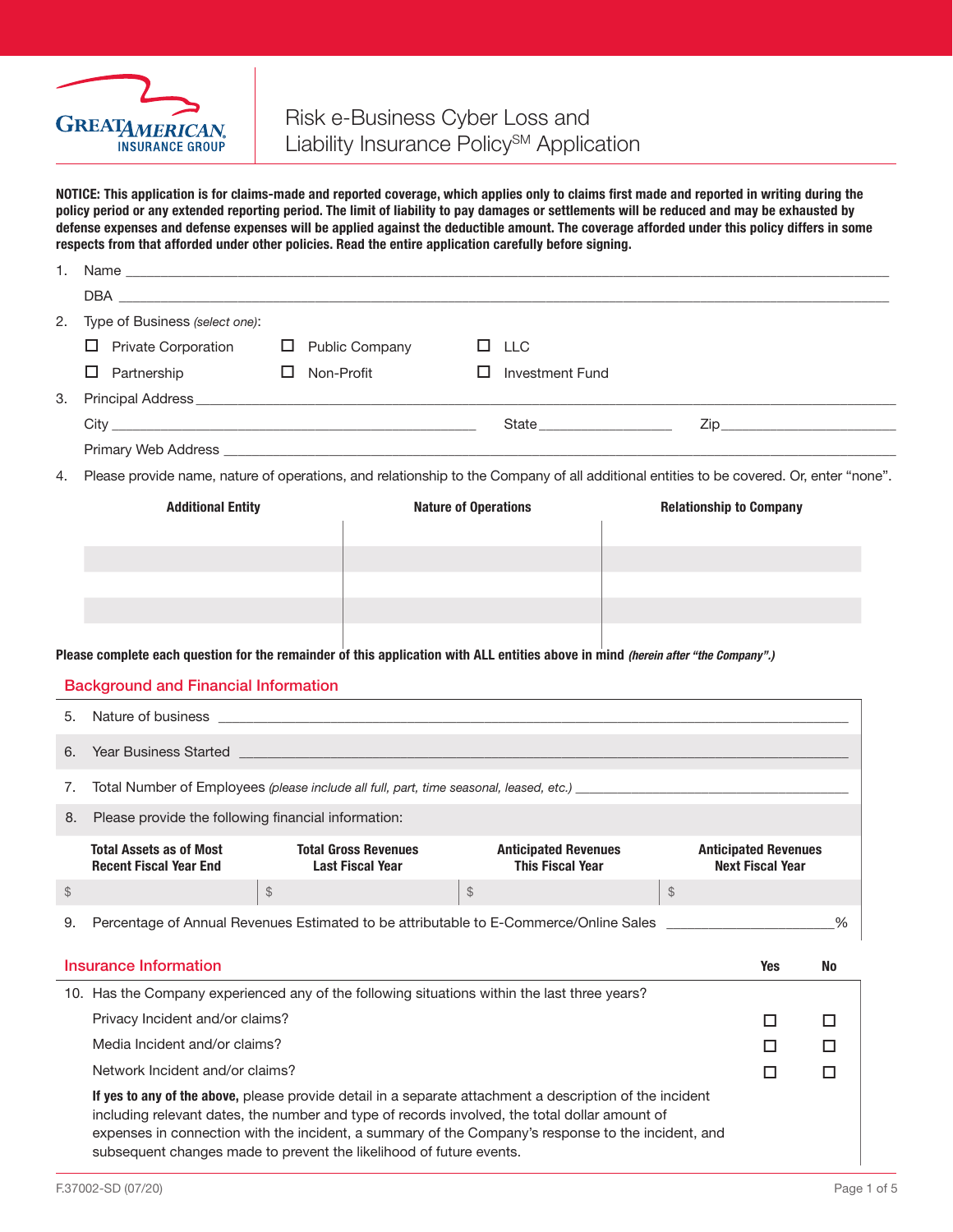| <b>Insurance Information Continued</b>                                                                                                                                                                                                                          | <b>Yes</b>             | No |  |  |  |  |
|-----------------------------------------------------------------------------------------------------------------------------------------------------------------------------------------------------------------------------------------------------------------|------------------------|----|--|--|--|--|
| 11. Do you presently purchase Cyber Risk Insurance?                                                                                                                                                                                                             | □                      | □  |  |  |  |  |
| If yes, please complete the following table AND skip question 12.                                                                                                                                                                                               |                        |    |  |  |  |  |
| <b>Limits</b><br><b>Deductible</b>                                                                                                                                                                                                                              | <b>Continuity Date</b> |    |  |  |  |  |
|                                                                                                                                                                                                                                                                 |                        |    |  |  |  |  |
| 12. Are you aware of any fact, circumstance, or situation involving the Company that you have reason to<br>believe will cause a Privacy Incident, Media Incident, or Claim?                                                                                     | □                      | П  |  |  |  |  |
| It is understood and agreed that if you responded yes to the question above, there is no coverage for any<br>Privacy Incident, Media Incident, Network Incident, or Claim based upon, arising out of, or in any way<br>involving any such fact or circumstance. |                        |    |  |  |  |  |
| <b>Supplemental Questions</b>                                                                                                                                                                                                                                   | Yes                    | No |  |  |  |  |
| 13. Do you provide any kind of professional data hosting or processing and/or any kind of IT hardware or<br>software support to others?                                                                                                                         | □                      | ΙI |  |  |  |  |
| 14. Indicate which of the following controls you have implemented with respect to electronic funds transfers:                                                                                                                                                   |                        |    |  |  |  |  |
| Callback procedures to verify funds transfer requests or changes to banking information<br>⊔                                                                                                                                                                    |                        |    |  |  |  |  |
| Dual authorization for funds transfers greater than \$2,500<br>⊔                                                                                                                                                                                                |                        |    |  |  |  |  |
| ⊔<br>Other (please describe)                                                                                                                                                                                                                                    |                        |    |  |  |  |  |
| 15. What percent of your employees handle Company business from their personal devices (select one)?                                                                                                                                                            |                        |    |  |  |  |  |
| We prohibit it<br>$\Box$ I don't know<br>$\Box$ Less than 25%<br>ப                                                                                                                                                                                              |                        |    |  |  |  |  |
| $25 - 75%$<br>More than 75%<br>□<br>ப                                                                                                                                                                                                                           |                        |    |  |  |  |  |
| Please estimate the annual volume of each type of information you process or store, taking into<br>16. a.<br>account both electronic and paper files as well as employee and customer information:                                                              |                        |    |  |  |  |  |
| ⊔<br>SSN, individual taxpayer ID, driver's license, passport or federal ID numbers _________                                                                                                                                                                    |                        |    |  |  |  |  |
| ⊔                                                                                                                                                                                                                                                               |                        |    |  |  |  |  |
| ⊔                                                                                                                                                                                                                                                               |                        |    |  |  |  |  |
| ⊔                                                                                                                                                                                                                                                               |                        |    |  |  |  |  |
| b.                                                                                                                                                                                                                                                              | Yes                    | No |  |  |  |  |
| Do you have a record retention/destruction policy in place?                                                                                                                                                                                                     |                        | ப  |  |  |  |  |
| 17. Which of the following are part of the Company's privacy and network security programs (select all that apply)?                                                                                                                                             |                        |    |  |  |  |  |
| Physical controls on access to computer systems and sensitive documents<br>ப<br>ப                                                                                                                                                                               |                        |    |  |  |  |  |
| Password protection on company devices<br>□<br>Employee security awareness training                                                                                                                                                                             |                        |    |  |  |  |  |
| ப<br>Documented regulatory compliance programs (i.e. HIPAA and GLBA compliance)                                                                                                                                                                                 |                        |    |  |  |  |  |
| □<br>Multi-Factor Authentication for remote access to email and both internal and external systems                                                                                                                                                              |                        |    |  |  |  |  |
| ப<br>Up-to-date, active firewall and anti-virus software                                                                                                                                                                                                        |                        |    |  |  |  |  |
| 18. The Company backs up its primary mission critical systems and data assets:                                                                                                                                                                                  | Yes                    | No |  |  |  |  |
| At least daily/nightly                                                                                                                                                                                                                                          | □                      | П  |  |  |  |  |
| If no, indicate how often _____________                                                                                                                                                                                                                         |                        |    |  |  |  |  |
| Remotely and securely<br>If no, please provide business continuity plan.                                                                                                                                                                                        | □                      | □  |  |  |  |  |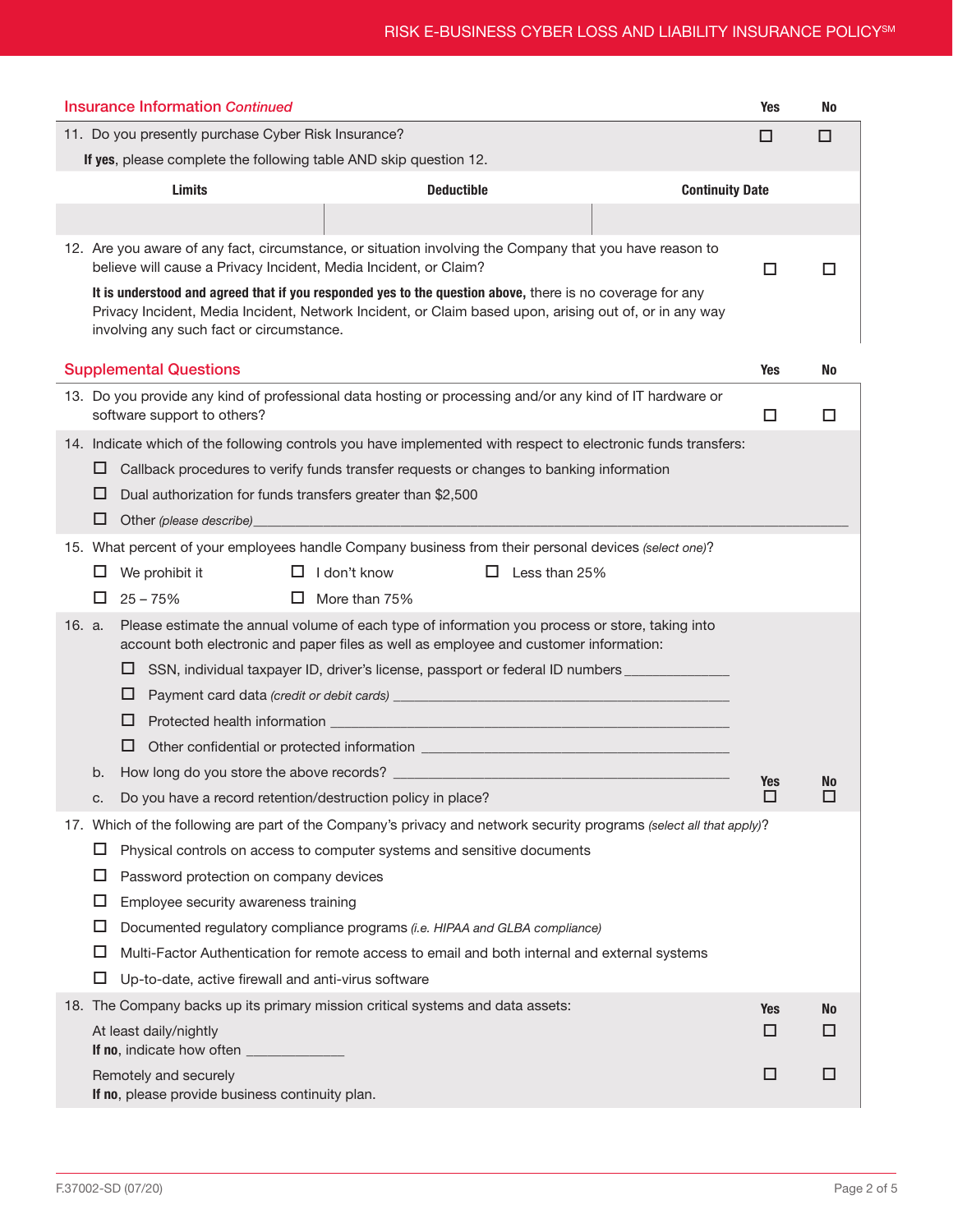| <b>Supplemental Questions Continued</b>                                                             |     |                                                                                                                                                                                               |  |                                                 |   |                |  |       |            |    |
|-----------------------------------------------------------------------------------------------------|-----|-----------------------------------------------------------------------------------------------------------------------------------------------------------------------------------------------|--|-------------------------------------------------|---|----------------|--|-------|------------|----|
| 19. Are you compliant with the Payment Card Industry Data Security Standard (PCI-DSS) (select one)? |     |                                                                                                                                                                                               |  |                                                 |   |                |  |       |            |    |
|                                                                                                     | 0   | Yes                                                                                                                                                                                           |  | <b>No</b>                                       |   |                |  |       |            |    |
|                                                                                                     | □   | I don't know                                                                                                                                                                                  |  | We do not process ANY payment card transactions |   |                |  |       | <b>Yes</b> | No |
|                                                                                                     |     | 20. Does the Company maintain a formal program for evaluating the security posture of its vendors?                                                                                            |  |                                                 |   |                |  |       | □          | □  |
|                                                                                                     |     | 21. The Company's policy regarding the encryption of confidential data (including but not limited to PII) is that such data should<br>be Encrypted (select one):                              |  |                                                 |   |                |  |       |            |    |
|                                                                                                     | ப   | Never/we do not encrypt                                                                                                                                                                       |  |                                                 |   |                |  |       |            |    |
|                                                                                                     | ப   | Within our network only                                                                                                                                                                       |  |                                                 |   |                |  |       |            |    |
|                                                                                                     | □   | Within our network and within the cloud                                                                                                                                                       |  |                                                 |   |                |  |       |            |    |
|                                                                                                     | ப   | Within our network, and the cloud, and on mobile devices <i>(i.e. smartphones)</i>                                                                                                            |  |                                                 |   |                |  |       |            |    |
|                                                                                                     | □   | Within our networks, the cloud, mobile devices, and removable/transportable storage media (i.e. USB drives)                                                                                   |  |                                                 |   |                |  |       |            |    |
|                                                                                                     |     | 22. Who monitors the Company's networks for intrusions or other unusual activity (select one)?                                                                                                |  |                                                 |   |                |  |       |            |    |
|                                                                                                     | □   | Nobody/we do not monitor                                                                                                                                                                      |  |                                                 |   |                |  |       |            |    |
|                                                                                                     | ப   | Somebody in the Company's IT department                                                                                                                                                       |  |                                                 |   |                |  |       |            |    |
|                                                                                                     | ப   | A third party/managed security provider                                                                                                                                                       |  |                                                 |   |                |  |       |            |    |
|                                                                                                     | ப   | Somebody in the Company's IT department AND a third party/managed security provider                                                                                                           |  |                                                 |   |                |  |       |            |    |
|                                                                                                     |     | 23. When did the Company last have a comprehensive (i.e. inclusive of vulnerability scanning and penetration testing) network<br>security assessment conducted by a third party (select one)? |  |                                                 |   |                |  |       |            |    |
|                                                                                                     | □   | Last 6 months                                                                                                                                                                                 |  | Last 18 months                                  | ப | Last 36 months |  | Never |            |    |
|                                                                                                     |     | 24. The Company's attempts to mitigate its exposure to media liability by using the following controls (select all that apply):                                                               |  |                                                 |   |                |  |       |            |    |
|                                                                                                     | ப   | Obtaining all necessary rights to use third party content                                                                                                                                     |  |                                                 |   |                |  |       |            |    |
|                                                                                                     | ப   | Social media policy                                                                                                                                                                           |  |                                                 |   |                |  |       |            |    |
|                                                                                                     | I I | Take-down procedures                                                                                                                                                                          |  |                                                 |   |                |  |       |            |    |
|                                                                                                     |     | Legal review of all materials                                                                                                                                                                 |  |                                                 |   |                |  |       |            |    |

#### Fraud Warnings

Alabama, Arkansas, District of Columbia, Louisiana, Maryland, New Mexico, Rhode Island, West Virginia: Any person who knowingly *(or willfully)\** presents a false or fraudulent claim for payment of a loss or benefit or knowingly *(or willfully)\** presents false information in an application for insurance is guilty of a crime and may be subject to fines and confinement in prison. *\*Applies in MD Only.*

Colorado: It is unlawful to knowingly provide false, incomplete, or misleading facts or information to an insurance company for the purpose of defrauding or attempting to defraud the company. Penalties may include imprisonment, fines, denial of insurance and civil damages. Any insurance company or agent of an insurance company who knowingly provides false, incomplete, or misleading facts or information to a policyholder or claimant for the purpose of defrauding or attempting to defraud the policyholder or claimant with regard to a settlement or award payable from insurance proceeds shall be reported to the Colorado Division of Insurance within the Department of Regulatory Agencies.

Florida and Oklahoma: Any person who knowingly and with intent to injure, defraud, or deceive any insurer files a statement of claim or an application containing any false, incomplete, or misleading information is guilty of a felony *(of the third degree)\**. *\*Applies in FL Only.*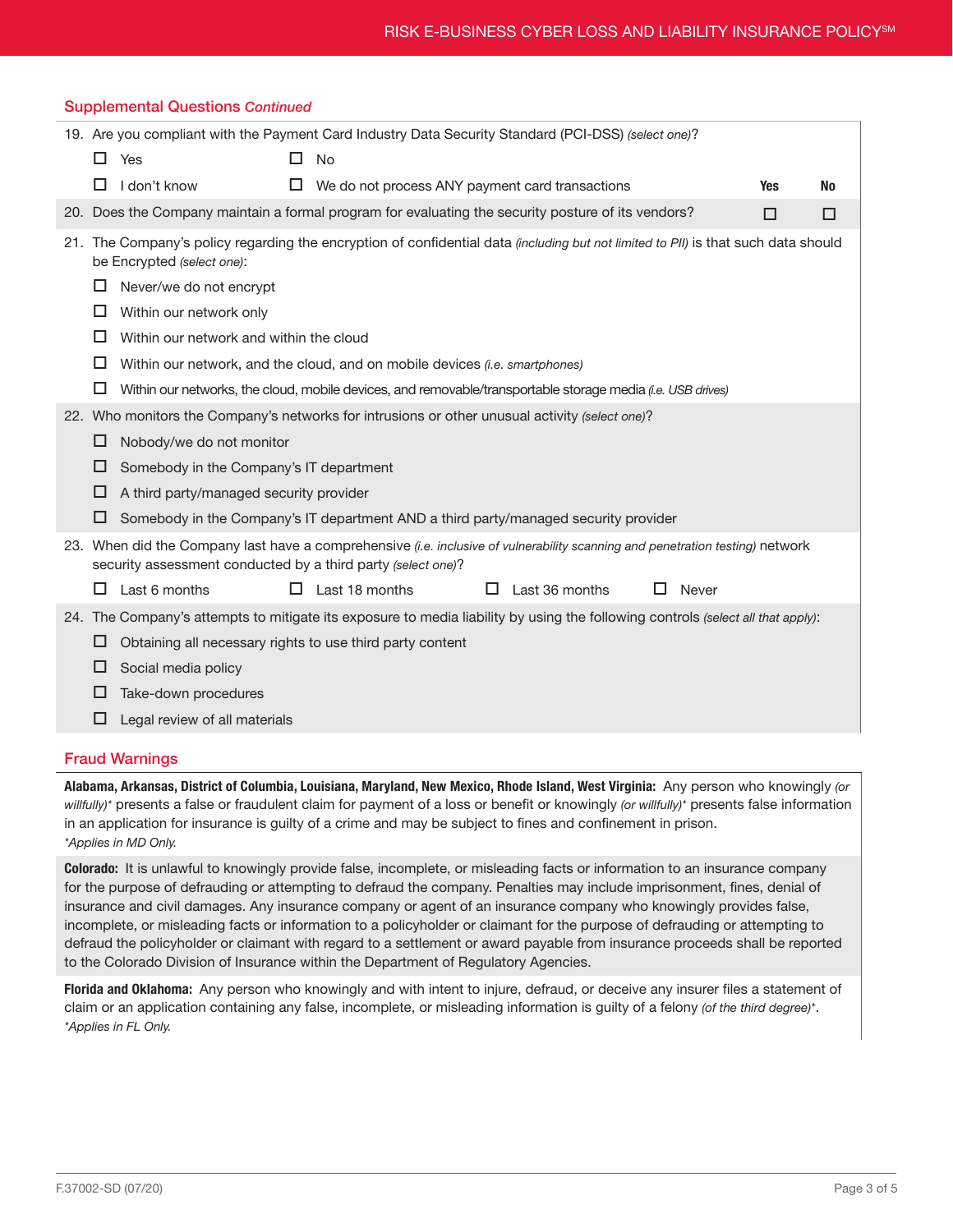### Fraud Warnings *Continued*

Kansas: Any person who, knowingly and with intent to defraud, presents, causes to be presented or prepares with knowledge or belief that it will be presented to or by an insurer, purported insurer, broker or any agent thereof, any written, electronic, electronic impulse, facsimile, magnetic, oral, or telephonic communication or statement as part of, or in support of, an application for the issuance of, or the rating of an insurance policy for personal or commercial insurance, or a claim for payment or other benefit pursuant to an insurance policy for commercial or personal insurance which such person knows to contain materially false information concerning any fact material thereto; or conceals, for the purpose of misleading, information concerning any fact material thereto commits fraud.

Kentucky, New York, Ohio, Pennsylvania: Any person who knowingly and with intent to defraud any insurance company or other person files an application for insurance or statement of claim containing any materially false information or conceals for the purpose of misleading, information concerning any fact material thereto commits a fraudulent insurance act, which is a crime and subjects such person to criminal and civil penalties *(not to exceed five thousand dollars and the stated value of the claim for each such violation)\**. *\*Applies in NY Only.*

Maine, Tennessee, Virginia, Washington: It is a crime to knowingly provide false, incomplete or misleading information to an insurance company for the purpose of defrauding the company. Penalties *(may)\** include imprisonment, fines and denial of insurance benefits. \**Applies in ME Only.*

New Jersey: Any person who includes any false or misleading information on an application for an insurance policy is subject to criminal and civil penalties.

**Oregon:** Any person who knowingly and with intent to defraud or solicit another to defraud the insurer by submitting an application containing a false statement as to any material fact may be violating state law.

Puerto Rico: Any person who knowingly and with the intention of defrauding presents false information in an insurance application, or presents, helps, or causes the presentation of a fraudulent claim for the payment of a loss or any other benefit, or presents more than one claim for the same damage or loss, shall incur a felony and, upon conviction, shall be sanctioned for each violation by a fine of not less than five thousand dollars (\$5,000) and not more than ten thousand dollars (\$10,000), or a fixed term of imprisonment for three (3) years, or both penalties. Should aggravating circumstances [be] present, the penalty thus established may be increased to a maximum of five (5) years, if extenuating circumstances are present, it may be reduced to a minimum of two (2) years.